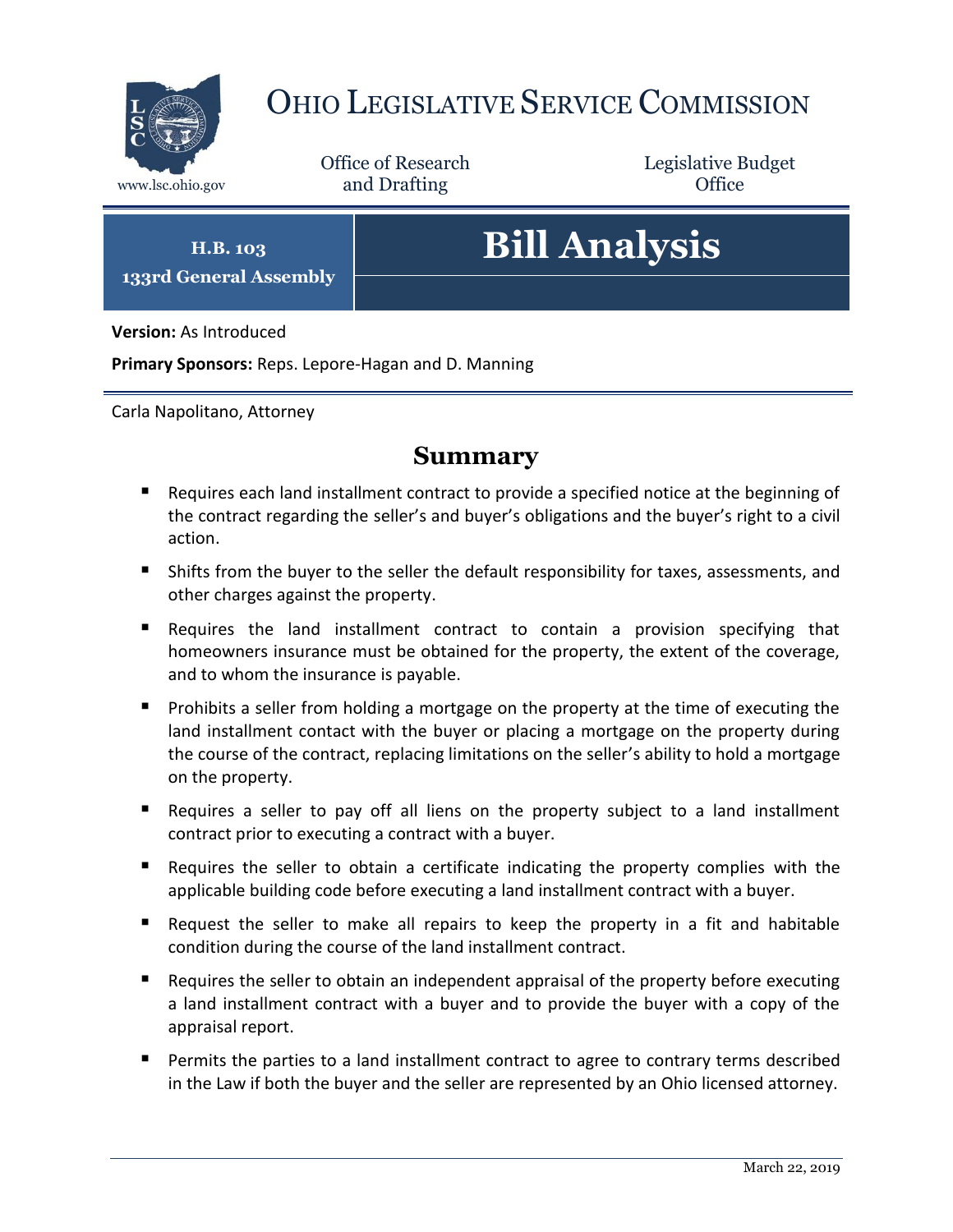- Caps the permitted interest rate on a land installment contract to 2% above the Treasury bill rate for the loans of same maturity on the date of the contract, replacing the current cap of 8% above the Federal Reserve discount rate on a 90-day commercial paper in effect when the contract is executed.
- Explicitly states that land installment contracts are subject to the federal Truth in Lending Act.
- **Specifies damages a court must award and injunctive relief a court may provide when a** buyer sues a seller for failing to comply with the Land Installment Contract Law.

## **Detailed Analysis**

## **Land Installment Contract Law overview**

The bill makes changes to the Land Installment Contract Law,<sup>1</sup> which regulates the execution and enforcement of land installment contracts. A land installment contract is an agreement in which the vendor (seller) agrees to convey the title to real property located in Ohio to the vendee (buyer) and the buyer agrees to pay the purchase price in installment payments, while the seller retains title to the property as security for the buyer's obligation.<sup>2</sup> The bill makes changes to the Law by, in part, modifying the required contract terms, assigning new obligations to the seller that must be completed prior to executing the contract with the buyer, and limiting the interest rate on the contract.

#### **Contract requirements**

Continuing law sets out the minimum standards for what terms are required to be stated in each land installment contract and, in addition, requires that each contract be executed in duplicate and a copy be provided to the buyer (see "**Contrary contract terms**," below). The bill modifies some of these contract requirements and requires that a copy of the contract also be provided to the buyer's and seller's attorneys, if applicable.<sup>3</sup>

#### **Taxes and other charges**

The bill eliminates a required contract provision that states the buyer is responsible for the payment of taxes, assessments, and other charges against the property from the date of the contract, unless the parties agreed to the contrary. The bill instead requires a provision in the contract stating the seller is responsible for these payments.<sup>4</sup> In addition, the bill requires the contract to contain a provision that specifies that homeowners insurance must be obtained for the property, the extent of the coverage, and to whom the insurance is payable. Under the bill, the seller is responsible for the payment of the homeowner's insurance premiums.<sup>5</sup> (See "**Contrary contract terms**," below.)

 $\overline{a}$ 

 $<sup>1</sup>$  R.C. Chapter 5313.</sup>

 $2$  R.C. 5313.01(A), not in the bill.

 $3$  R.C. 5313.02(A).

 $4$  R.C. 5313.02(A)(1) and (15).

 $^5$  R.C. 5313.02(A)(1)(a)(ii) and (17).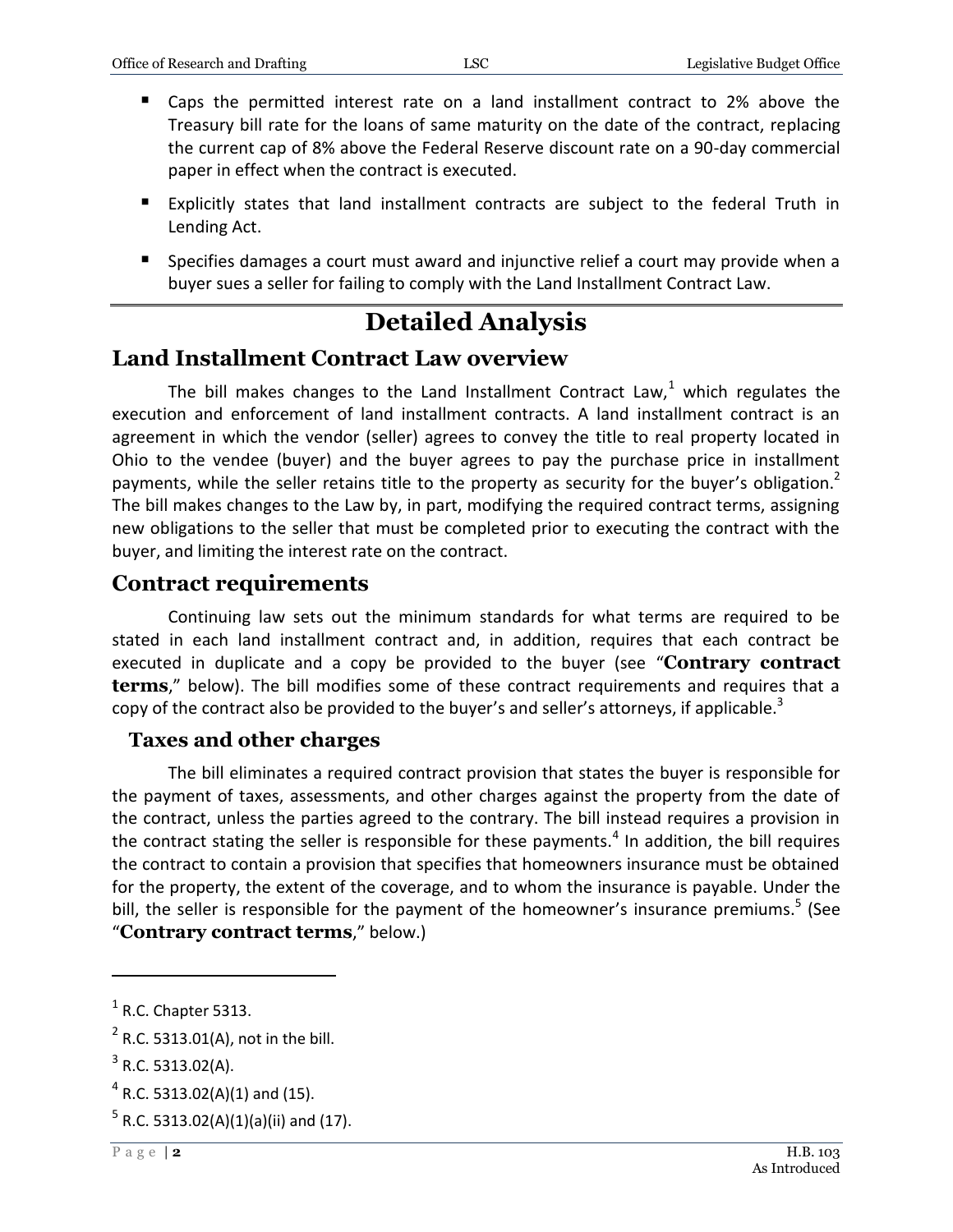#### **Mortgage**

Under current law, the contract must contain a provision stating that if the seller defaults on any mortgage on the property, the buyer can pay on the mortgage and receive credit on the land installment contract. The bill replaces this provision with a required contractual provision that prohibits a seller from holding a mortgage on the property.<sup>6</sup>

### **Recording**

The bill requires a contract provision stating that a copy of the recorded contract must be provided to the buyer's and the buyer's attorney, if applicable.<sup>7</sup> Under continuing law, the contract provision must state that the seller is required to record the contract.

#### **Notice**

The bill requires that each land installment contract provide a notice in at least 12-point type at the beginning of the contract, stating that the seller is responsible for (1) the payment of taxes, assessments, and other charges against the property from the date of the contract, (2) the payment of homeowner's insurance premiums, and (3) all repairs and maintenance on the property. The notice must also include a statement that the buyer has a right to sue if the seller does not comply with the Land Installment Contract Law.<sup>8</sup>

## **Seller's obligations**

## **Mortgages and other liens on the property**

The bill prohibits a seller from holding a mortgage on a property sold by a land installment contract or placing a mortgage on the property during the course of the contract. A seller is required to pay off any liens on the property subject to the contract prior to executing the contract with the buyer. Under current law, the seller can hold a mortgage, but the mortgage cannot be greater than the balance due on the contract, unless it covers real property in addition to the property covered by the contract and the seller makes certain written disclosures. Current law prohibits the seller from placing a mortgage on the property in an amount greater than the balance due on the contract without the consent of the seller.<sup>9</sup>

## **Building code compliance**

Under the bill, a seller is required to comply with the requirements of any applicable building code and make all repairs and do whatever is reasonably necessary to put and keep the premises in a fit and habitable condition.

Prior to executing the contract, the seller must verify that the property complies with the applicable building code by contacting the local building department or other entity responsible for code enforcement in that jurisdiction, following rules required to be adopted by the Board of Building Standards pursuant to the bill. If the inspector determines that a violation

 $\overline{a}$ 

 $<sup>6</sup>$  R.C. 5313.02(A)(14).</sup>

 $7$  R.C. 5313.02(A)(15) and (B).

 $^8$  R.C. 5313.02(A)(1).

 $^{9}$  R.C. 5313.02(A)(14) and (B) and 5313.021(A)and (B).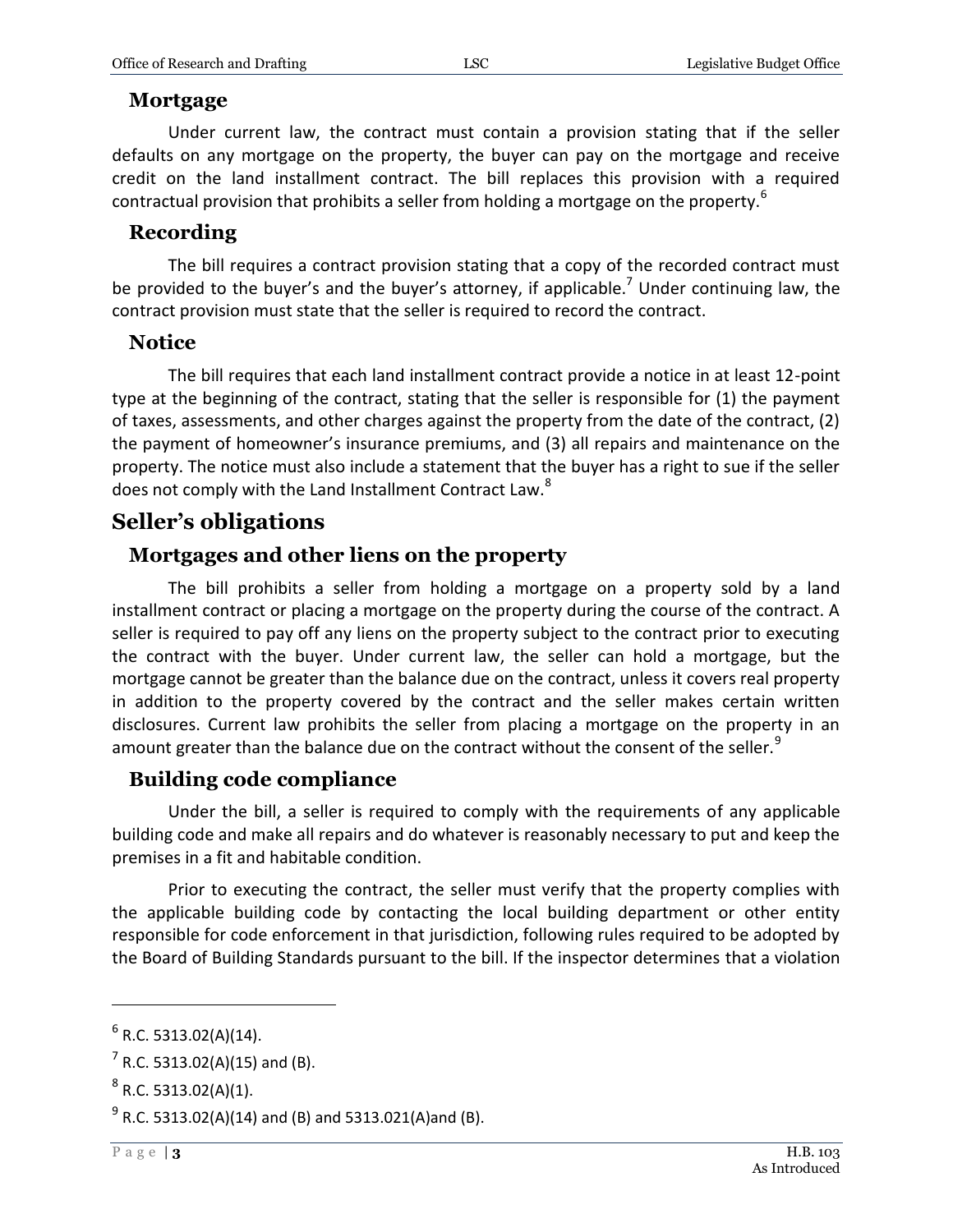of the building code exists, the seller is responsible for fixing any violation of the building code prior to entering into a contract with a buyer. The seller must continue to have the property inspected until the entity providing the inspection certifies that the property is in full compliance. The seller must provide the buyer with this certificate prior to executing a contract.

The Board of Building Standards is required to adopt rules to implement these procedures, including the procedures the seller must follow to obtain an inspector, issuance of the certificate indicating successful compliance with the applicable building code, and any fees associated with these procedures. The bill requires the seller to be responsible for any fines associated with a code violation and fees associated with the inspection.<sup>10</sup>

#### **Appraisal**

Under the bill, the Department of Commerce must post on its website a list of Ohio certified or licensed real estate appraisers that can provide an independent appraisal of property subject to a land installment contract. Prior to executing the contract with the buyer, the seller is required to obtain and pay for an appraisal of the property using an appraiser from this list and provide a copy of the appraisal report to the buyer. $^{11}$ 

#### **Contrary contract terms**

The bill permits the buyer and seller to agree to terms contrary to any of the Land Installment Contract Law required contract provisions and seller's obligations, if both the buyer and seller are each separately represented by an Ohio licensed attorney.<sup>12</sup>

#### **Interest rate cap**

The bill prohibits interest on a land installment contract from exceeding 2% above the Treasury bill rate for the loans of the same maturity on the date of the contract. If on a given day the 5-year Treasury bill rate is 2.64%, for example, the interest rate on a 5-year land installment contract executed on that day could not exceed 4.64%.<sup>13</sup> Under current law, the parties can agree to any interest rate, except it cannot be more than 8% in excess of the discount rate on 90-day commercial paper in effect at the Federal Reserve Bank in the fourth Federal Reserve district at the time the contract is executed; in other words, if the 90-day commercial paper rate is 2%, the maximum interest rate under current law would be  $10\%$ .<sup>14</sup>

 $\overline{a}$ 

 $10$  R.C. 3781.10(L) and 5313.021(C) and (D).

 $^{11}$  R.C. 5313.021(E).

<sup>12</sup> R.C. 5313.022.

<sup>13</sup> R.C. 5313.031; U.S. Department of the Treasury, *Daily Treasury Long Term Rate Data*, [https://www.treasury.gov/resource-center/data-chart-center/interest-rates/Pages/TextView.](https://www.treasury.gov/resource-center/data-chart-center/interest-rates/Pages/TextView.%0baspx?data=longtermrate) [aspx?data=longtermrate](https://www.treasury.gov/resource-center/data-chart-center/interest-rates/Pages/TextView.%0baspx?data=longtermrate) (accessed March 20, 2019).

<sup>14</sup> R.C. 1343.01(B)(4); Board of Governors of the Federal Reserve System, *Commercial Paper Rates and Outstanding Summary*, <https://www.federalreserve.gov/releases/cp/default.htm> (accessed March 20, 2019).